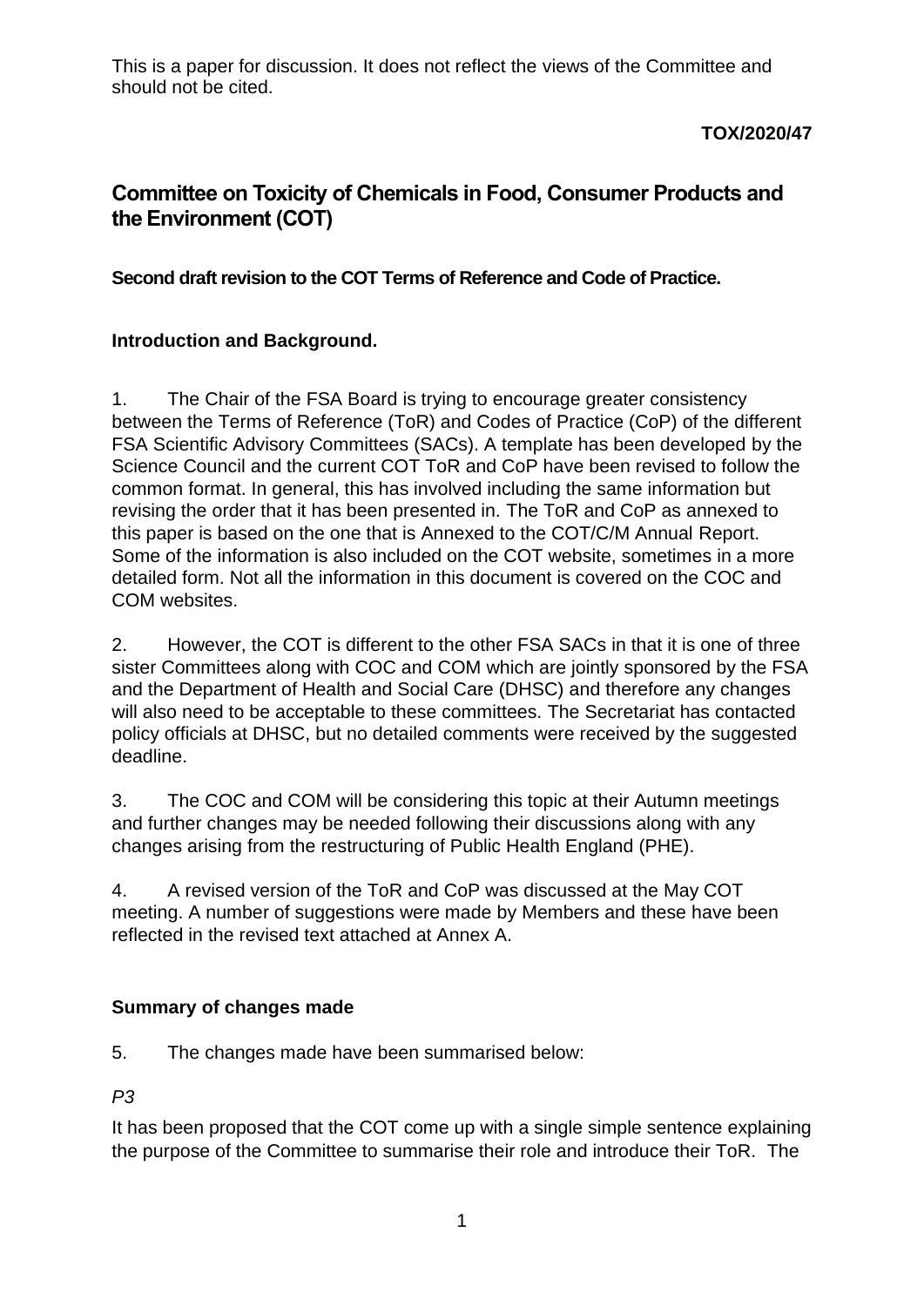This is a paper for discussion. It does not reflect the views of the Committee and should not be cited.

order of the ToR has also been swapped. Are Members content with this change – or would they prefer to retain the current version.

The role of the COT is to assess and advise on the toxic risk to humans of substances which people may be exposed to in their everyday life.

The list of Government Departments has been shortened.

An explanation of consumer products has been provided. Are Members content with this?

An additional ToR has been included to cover the JEG and COT relationship. Are Members content with this?

### *P4*

A paragraph on COT, COC and COM and FSA/DHSC co-sponsorship included. Are Members content with this?

### *P5*

A section on the role of the Secretariat has been added. Is this in the right place? Is anything else is needed on the Secretariat's role in drawing up the COT agenda?

#### *P6*

Does the bullet below need to be modified to ensure that the Committee's independence is clear?

> o engage fully in collective consideration of the issues, taking account of the full range of relevant factors, including any guidance issued by the Food Standards Agency, DHSC, PHE or Health Ministers;

### *P7*

A section has been added on the role of the lay Members. Does anything more specific need to be included?

A line has been added re Members' concerns if the Committee is not rigorous or thorough enough. Are Members content with this?

*P8*

Is the section on role of contractors enough?

The section on the role of Observers could be reduced to a short paragraph and the detail go on the website. Do Members have any views on this?

*P9*

The section on interactions with the media has been revised as requested. Do Members have any additional comments?